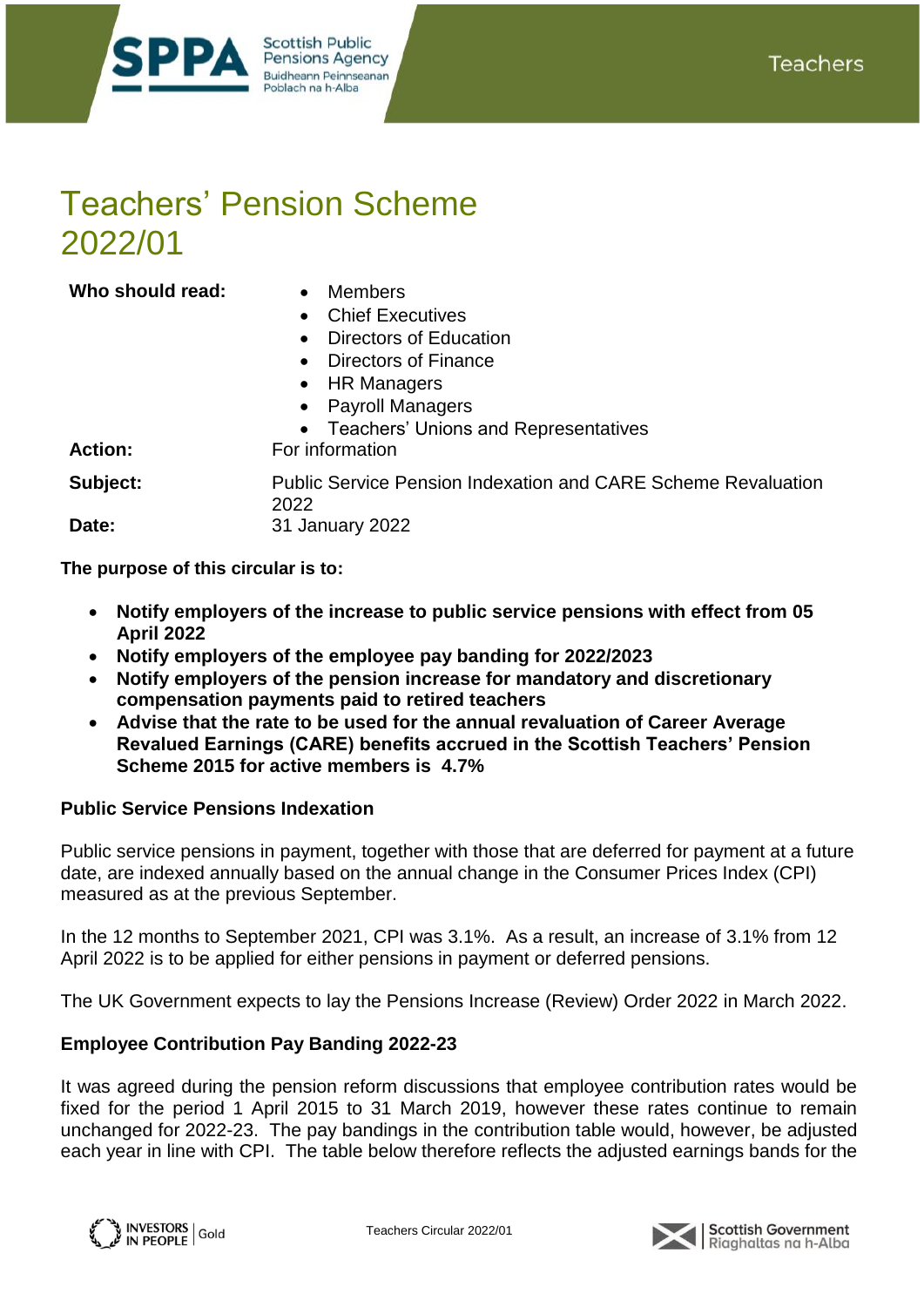

scheme year 2022-23, and applies to STPS 2015 and the pre-2015 Scottish Teachers' Superannuation Scheme.

| Actual pensionable pay for the eligible<br>employment for 2022/2023 | <b>Contribution percentage rate</b> |
|---------------------------------------------------------------------|-------------------------------------|
| Up to and including £29,186                                         | 7.2%                                |
| £29,187 to £39,289                                                  | 8.7%                                |
| £39,290 to £46,586                                                  | 9.7%                                |
| £46,587 to £61,740                                                  | 10.4%                               |
| £61,741 to £84,190                                                  | 11.5%                               |
| £84,191                                                             | 11.9%                               |

#### **Pensions Increase for mandatory and discretionary compensation payments paid to retired teachers**

For pensions which began before 22 March 2021 the increase is 3.1%. For pensions which began on or after 22 March 2021, the increases are as follows:

| <b>Period</b>                        | <b>Pensions increase</b> |
|--------------------------------------|--------------------------|
| 21 March 2021 to 26 April 2021       | 3.10%                    |
| 27 April 2021 to 26 May 2021         | 2.84%                    |
| 27 May 2021 to 26 June 2021          | 2.58%                    |
| 27 June 2021 to 26 July 2021         | 2.33%                    |
| 27 July 2021 to 26 August 2021       | 2.07%                    |
| 27 August 2021 to 26 September 2021  | 1.81%                    |
| 27 September 2021 to 26 October 2021 | 1.55%                    |
| 27 October 2021 to 26 November 2021  | 1.29%                    |
| 27 November 2021 to 26 December 2021 | 1.03%                    |
| 27 December 2021 to 26 January 2022  | 0.78%                    |
| 27 January 2022 to 26 February 2022  | 0.52%                    |
| 27 February 2022 to 26 March 2022    | 0.26%                    |

# **CARE Scheme Revaluation**

The Scottish Teachers' Pension Scheme 2015 Regulations were made under the Public Service Pension Act 2013 (the Act). The Scottish Teachers' Pension Scheme 2015 (STPS 2015) is a Career Average Revalued Earnings (CARE) scheme and Section 9 of the Act deals with the annual "in-service" revaluation of CARE scheme benefits, preserving their value in line with rises in the cost of living. The SPPA website provides further information on the principles of CARE scheme revaluation.

The STPS Regulations provide for annual revaluation by reference to changes in prices. For active members this is at the rate of CPI plus 1.60%; for deferred members the rate of CPI included in any Pension Increase (Review) Order.

Section 9(2) of the Act requires the change in prices used for revaluation to be such percentage increase or decrease as is specified in an order made by HM Treasury. The Public Service Pensions Revaluation (Prices) Order 2022 will fulfil that requirement in relation to prices and reflects the change in CPI of 3.1% in the 12 months to September 2021.